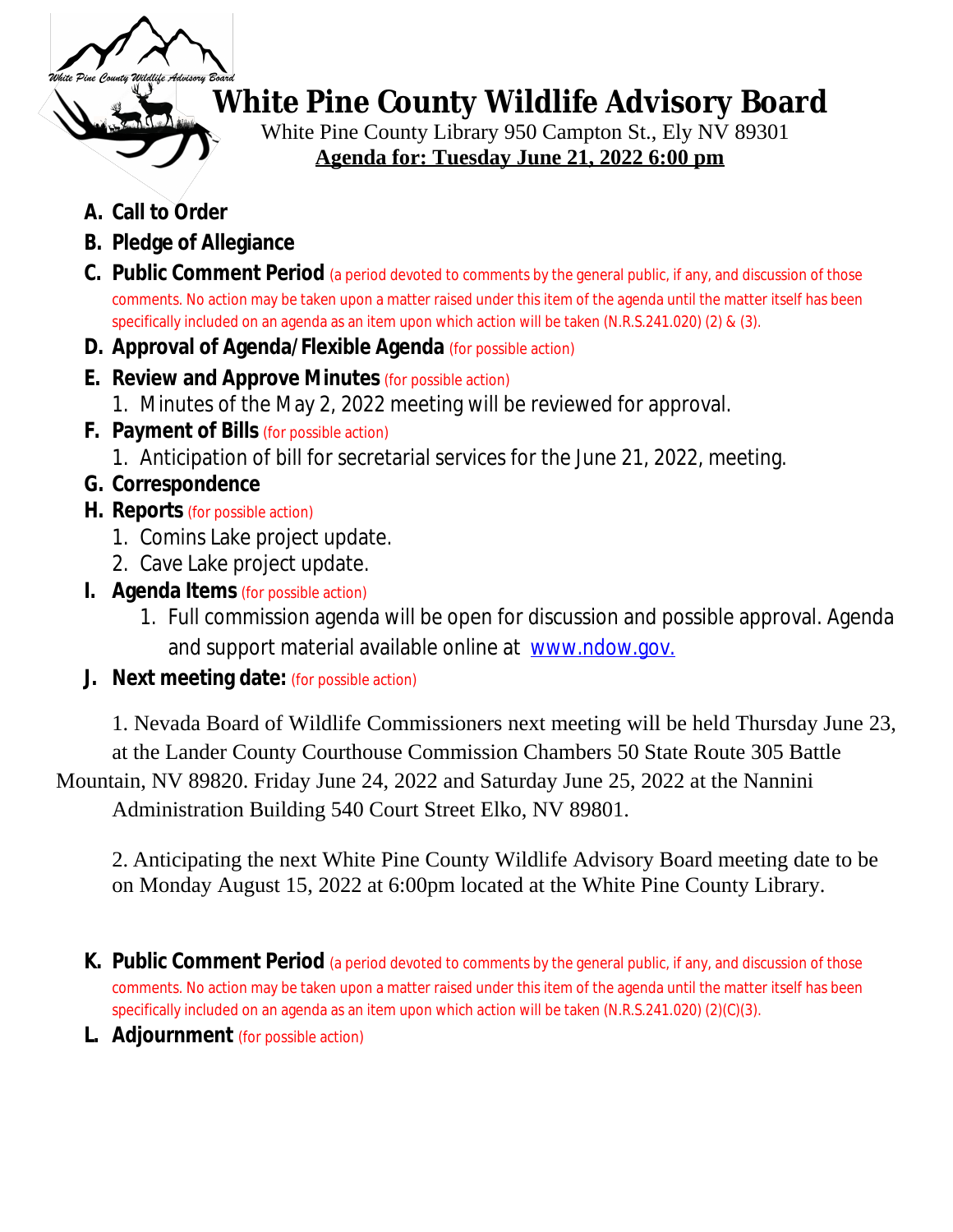*Public Commentary: A period devoted to comments by the public, if any, and discussion of those comments. No action may be taken upon a matter raised under this item of the agenda until the matter itself has be specifically included on an agenda as an item upon which action will be taken (NRS 241.020(2)(c)(3).)*

*Public Comment*: *Public Comment during the White Pine County Wildlife Advisory Board meeting on Monday June 14, 2022 will be for all matters both on and off the agenda and be limited to three minutes per person. Additionally, public comment of three minutes per person will be heard during the individual action items. The Board reserves the right to reduce the time or limit the total time allowed for public comment. The Board may prohibit comment if the content of the comments is willfully disruptive of the meeting by being slanderous, offensive, inflammatory, irrational or amounting to personal attacks or interfering with the rights of other speakers. Persons are invited to submit comments in writing on the agenda items and or attend and make comment on the item at the White Pine County Wildlife Advisory Board meeting.*

*Note*: *The Board may combine two or more agenda items for consideration and may remove an item from the agenda or delay discussion at any time. Sponsorship of an agenda item by a member of the White Pine County Wildlife Advisory Board may not signify agreement with the requested action. Action taken in favor of a flexible agenda allows the Board to freely address items on the agenda in no particular order.*

*Notice to persons with disabilities: Members of the public who are disabled and require special assistance or accommodations please contact the board in writing at 2780 N. 4th St. E., Ely, Nevada 89301 or by calling (775) 293-2417 at least two (2) days in advance of the meeting.*

# *Affidavit*

*I, Kayla Couch, did on the 14th day of June 2022 cause to be posted four (4) notices of the White Pine County Wildlife Advisory Board agenda in the County of White Pine, at the Ely Post Office, 2600 Bristlecone Avenue, Ely, Nevada 89301, Sportsworld, 1500 Aultman Street, Ely, Nevada 89301, at the White Pine County Courthouse.*

*Kayla Couch, Secretary White Pine County Wildlife Advisory Board*

*\_\_\_\_\_\_\_\_\_\_\_\_\_\_\_\_\_\_\_\_\_\_\_\_\_\_\_\_\_\_\_\_\_\_\_\_\_\_*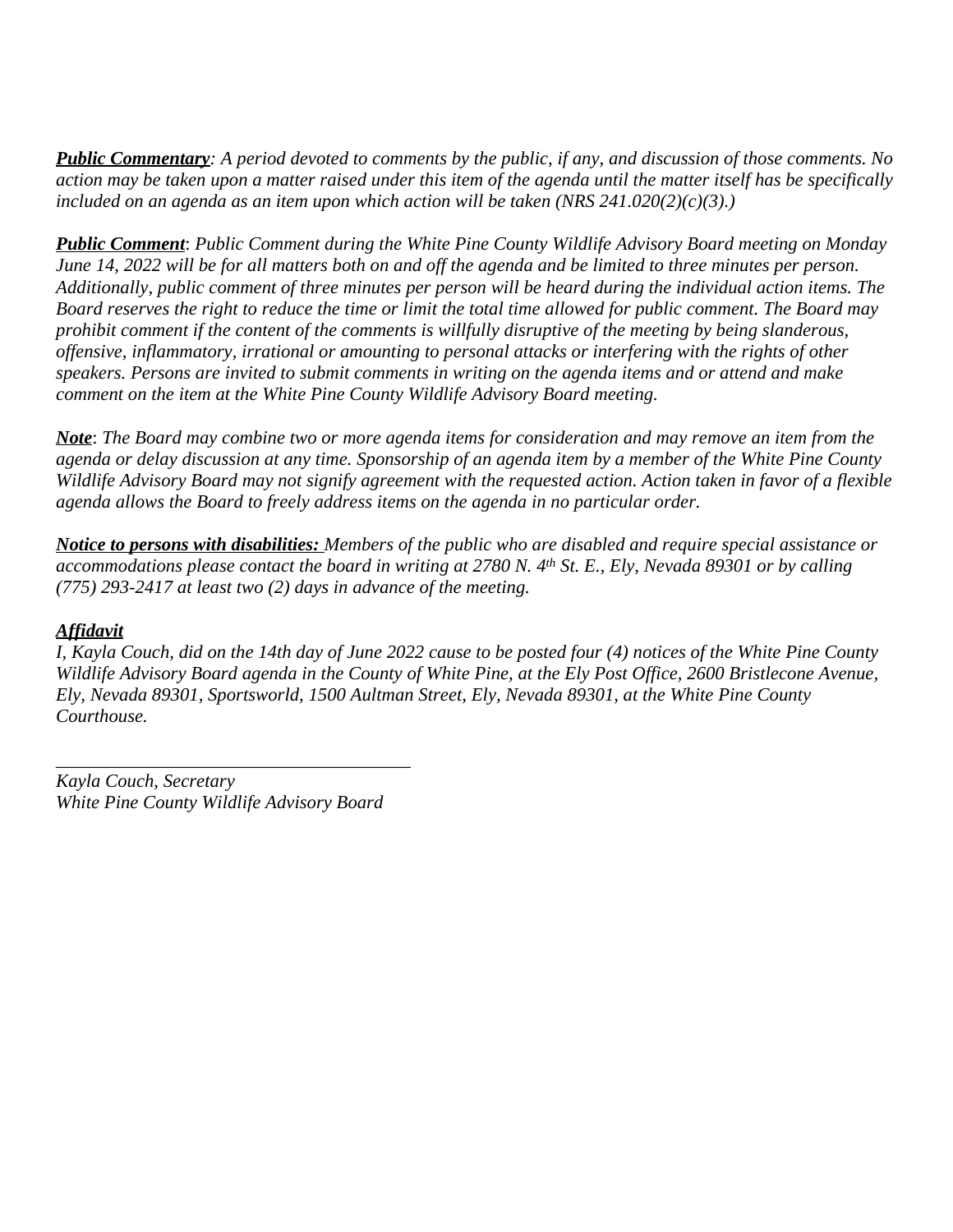**Meeting Location June 23, 2022** Lander County Courthouse Commission Chambers 50 State Route 305 Battle Mountain, NV 89820

**Meeting Location June 24 and 25, 2022** Nannini Administration Building 540 Court Street Elko, NV 89801

*The meeting will be broadcast live at the NDOW Commission YouTube page:* <https://www.youtube.com/channel/UCrFHgHLM0MZa2Hx7og8pFcQ>

*If you wish to make public comment, please use this link for Friday, June 24, 2022.* <https://us02web.zoom.us/j/88692149103?pwd=N2JidDFMS1NqWVFoUDdhMlRzS1RiZz09> Passcode: 999836

*If you wish to make public comment, please use this link Saturday, June 25, 2022.* <https://us02web.zoom.us/j/81935290261?pwd=YWFsQWVRbFhzb1Q2T0V3TnlRVXVmQT09> Passcode: 537614

**Meeting materials are available at:** [http://www.ndow.org/Public\\_Meetings/Com/Agenda/](http://www.ndow.org/Public_Meetings/Com/Agenda/)

Public comment will be taken on each action item following Commission discussion and before any action is taken. **Persons attending virtually wishing to comment are invited to raise their virtual hands in the virtual meeting forum during the appropriate time; each person offering public comment during this period will be limited to not more than 3 minutes.** The Chair may allow persons representing groups to speak for six minutes. Persons may not allocate unused time to other speakers. Persons are invited to submit written comments on items prior to the meeting at [wildlifecommission@ndow.org](mailto:wildlifecommission@ndow.org) or attend and make comment during the meeting. Public comment will not be restricted based on viewpoint. To ensure the public has notice of all matters the Commission will consider, Commissioners may choose not to respond to public comments to avoid the appearance of deliberation on topics not listed for action on the agenda. Minutes of the meeting will be produced in summary format. All persons present are asked to sign-in, whether speaking or not.

FORUM RESTRICTIONS AND ORDERLY BUSINESS: The viewpoint of a speaker will not be restricted, but reasonable restrictions may be imposed upon the time, place and manner of speech. Irrelevant and unduly repetitious statements and personal attacks which antagonize or incite others are examples of public comment that may be reasonably limited.

# **Thursday, June 23, 2022 – 3:00pm**

- **1. Call to Order, Pledge of Allegiance, Roll Call of Commission Members and County Advisory Board Members to Manage Wildlife (CABMW) – Chairwoman East**
- **2. Approval of Agenda – Chairwoman East – For Possible Action**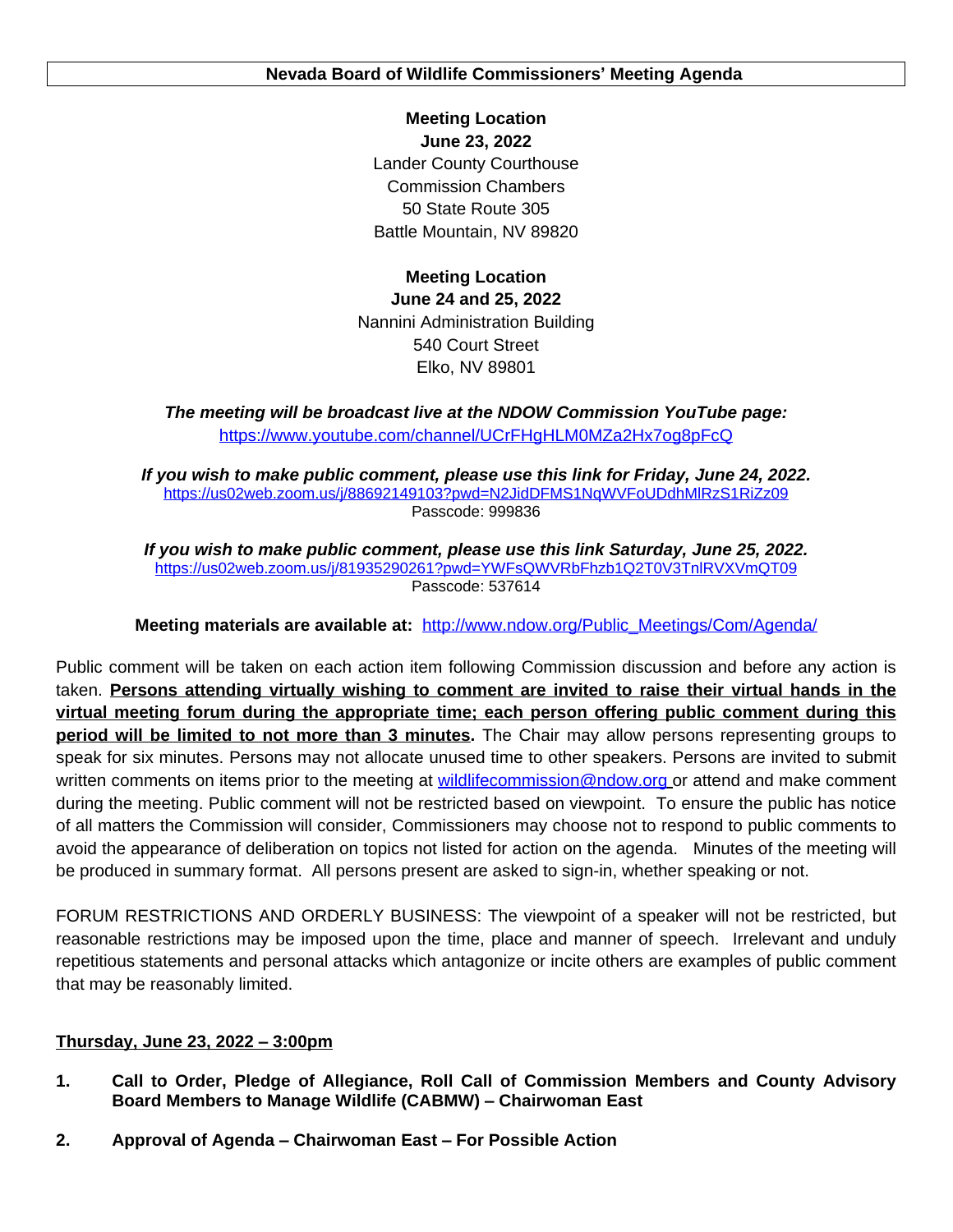The Commission will review the agenda and may take action to approve the agenda. The Commission may remove items from the agenda, continue items for consideration or take items out of order.

# **3. Member Items/Announcements and Correspondence – Chairwoman East – Informational**

Commissioners may present emergent items. No action may be taken by the Commission. Any item requiring Commission action may be scheduled on a future Commission agenda. The Commission will review and may discuss correspondence sent or received by the Commission since the last regular meeting and may provide copies for the exhibit file (Commissioners may provide hard copies of their correspondence for the written record). Correspondence sent or received by Secretary Wasley may also be discussed.

#### **4. Argenta Wildlife Management Area Purchase – Biologist Caleb McAdoo - Informational** The Commission will tour the newly acquired Argenta Wildlife Management Area, formerly known as the Licking Ranch.

## **5. Public Comment Period**

Public comment will be limited to three minutes. No action can be taken by the Commission at this time; any item requiring Commission action may be scheduled on a future commission agenda.

## **Thursday, June 23, 2022 – Tour will begin at the close of Agenda Item #5**

The Commission will tour the newly acquired Argenta Wildlife Management Area. An informational presentation will be made, but no action will be taken by the Commission. The public is invited to participate but will be required to provide their own transportation. The group will depart from the meeting location.

#### **Friday, June 24, 2022 – 9:00 a.m.**

## *If you wish to make public comment, please use this link:* <https://us02web.zoom.us/j/88692149103?pwd=N2JidDFMS1NqWVFoUDdhMlRzS1RiZz09>

**6. Call to Order, Pledge of Allegiance, Roll Call of Commission Members and County Advisory Board Members to Manage Wildlife (CABMW) – Chairwoman East**

# **7. Approval of Agenda – Chairwoman East – For Possible Action** The Commission will review the agenda and may take action to approve the agenda. The Commission may remove items from the agenda, continue items for consideration or take items out of order.

## **8.\* Approval of Minutes – Chairwoman East – For Possible Action** Commission minutes may be approved from the May 6 and 7, 2022 meeting.

#### **9. Member Items/Announcements and Correspondence – Chairwoman East – Informational** Commissioners may present emergent items. No action may be taken by the Commission. Any item requiring Commission action may be scheduled on a future Commission agenda. The Commission will review and may discuss correspondence sent or received by the Commission since the last regular meeting and may provide copies for the exhibit file (Commissioners may provide hard copies of their correspondence for the written record). Correspondence sent or received by Secretary Wasley may also be discussed.

**10. County Advisory Boards to Manage Wildlife (CABMW) Member Items – Informational** CABMW members may present emergent items. No action may be taken by the Commission. Any item requiring Commission action will be scheduled on a future Commission agenda.

# **11. Reports – Informational**

- **A. Department Activity Report – Secretary Wasley and Division Administrators** A report will be provided on Nevada Department of Wildlife activities.
- **B. Litigation Report – Senior Deputy Attorney General Craig Burkett** A report will be provided on Nevada Department of Wildlife litigation.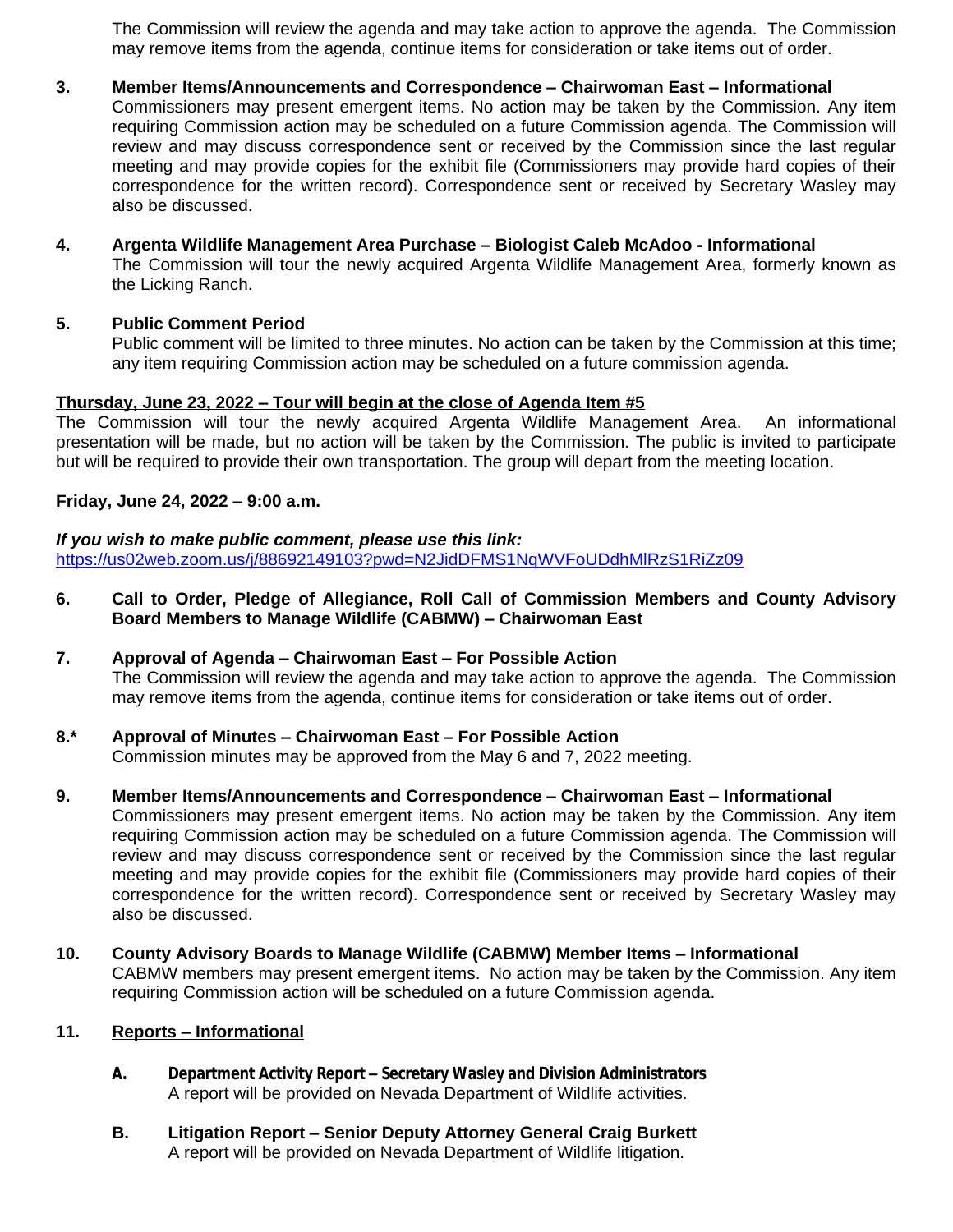- **C. Mule Deer Enhancement Program Oversight Committee Report – Committee Chairman Casey Kiel and Game Division Administrator Mike Scott** A report will be provided on the Mule Deer Enhancement Program.
- **12.\* Biennial Upland Game Release Plan for Fiscal Years 2022 and 2023 – Wildlife Staff Specialist Shawn Espinosa – For Possible Action**

The Commission will review and may take action to approve the Department's proposed biennial upland game release plan for fiscal years 2022 and 2023.

# **13.\* Finance Committee – Committee Chairman Shane Rogers– For Possible Action**

- **A. Finance Committee Report – Committee Chairman Shane Rogers** The Commission will hear a report on the Committee's recent meeting.
- **B. Fiscal Year 2023 County Advisory Board Budget Requests – Committee Chairman Shane Rogers**

The Commission may approve an estimated amount of \$36,526 to be added to the reported cash balance on hand for County Advisory Boards, as requested, to Manage Wildlife budgets for Fiscal Year 2023.

- **14.\* Wildlife Heritage Committee – Committee Chairman Tom Barnes – Informational**
	- **A. Wildlife Heritage Committee Report – Committee Chairman Tom Barnes – Informational** A report will be provided on the recent Wildlife Heritage Committee meeting.
	- **B. Heritage Project Extension Requests – Committee Chairman Tom Barnes – For Possible Action**

The Commission will review recommendations and may approve extension request from projects approved in previous fiscal years.

- **C. Heritage Funding Reallocation – Committee Chairman Tom Barnes – For Possible Action** The Commission will review Committee recommendations and may approve reallocation of any unused Heritage funds from previously approved projects to other previously approved projects from the same fiscal year.
- **D. Fiscal Year 2023 Heritage Project Proposals – Committee Chairman Tom Barnes – For Possible Action**

The Commission will hear recommendations from the Committee and may take action to approve up to \$1,513,377.69 for projects submitted for FY 2023 funding from the committee are listed below and may be approved by the Commission.

- Wildfire-Related Restoration and Seed Purchase (\$150,000)
- Butler Basin Meadow and Spring Habitat Improvement Project (\$150,000)
- 2022-2023 Bighorn Sheep Test and Remove and Monitoring (\$148,500)
- Pole Canyon Conservation Easement (\$100,000)
- 2022-2023 Murdock Mountain Mule Deer Winter Habitat Enhancement Project (\$100,000)
- Schell Egan Land Acquisition (\$250,000)
- Nevada Spring Protection Project (\$50,000)
- Warmwater Sportfish Stocking for Large Reservoir Drought Recovery and Urban Fishing Opportunity (\$125,168)
- Morey Bench Mule Deer Crucial Winter Habitat Enhancement (\$40,000)
- **Bullwhack Habitat Restoration (\$75,000)**
- Corta Fire Habitat Improvement (\$40,000)
- Flint Spring Habitat Restoration (\$40,000)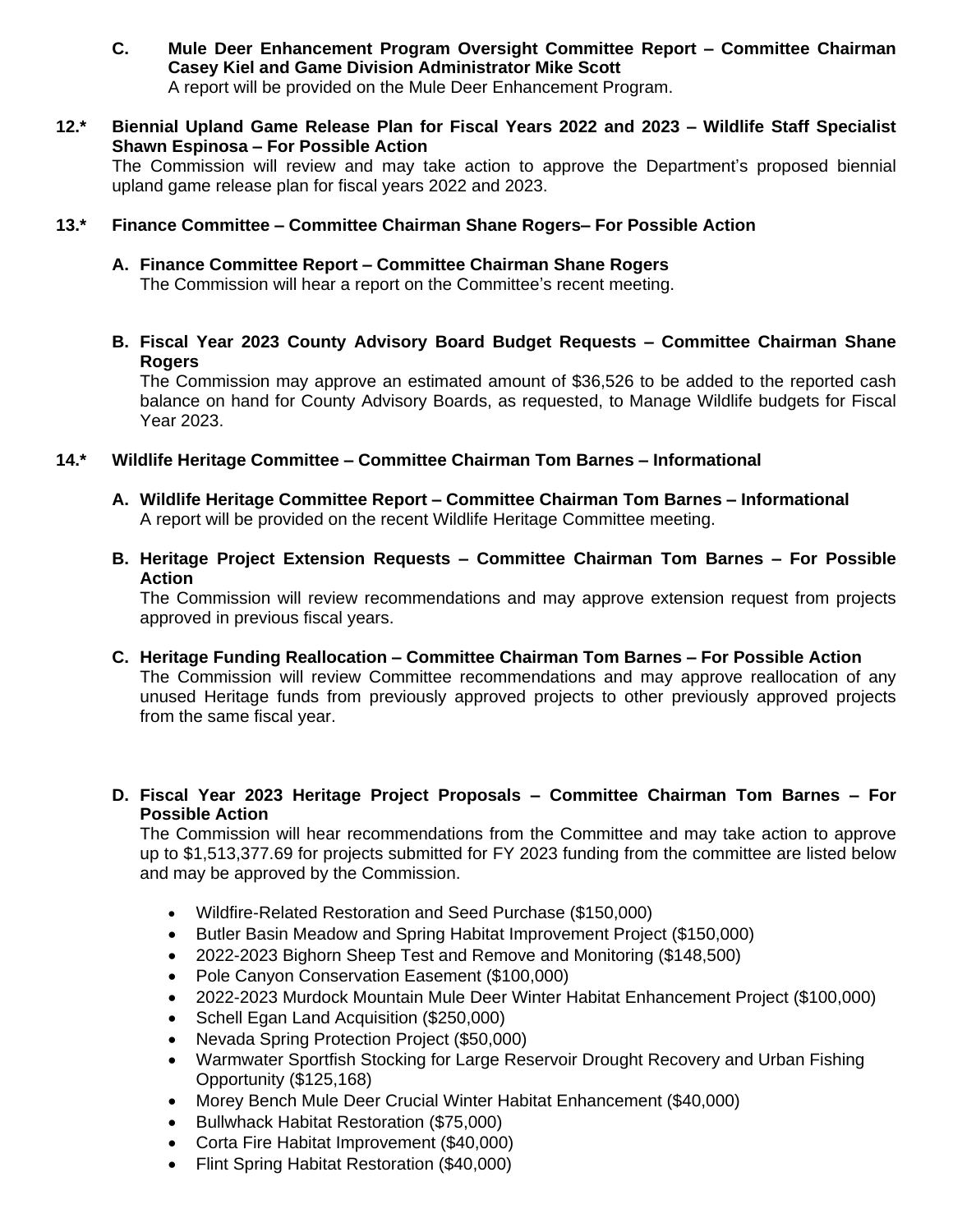Toner Spring Habitat Restoration (\$75,000)

# *Proposals Submitted by Others*

- Survey and Maintenance of existing big game guzzlers (\$40,000)
- Duck Creek Aspen Restoration (\$50,000)
- The interaction between restoration, foraging ecology, and mating behavior in Greater Sage-Grouse (year 3) (\$38,370)
- White Pine County Mastication and Brush Treatments (\$41,339.69)
- **E. Heritage Account Principal Project Proposal – Committee Chairman Tom Barnes – For Possible Action**

The Commission will hear the Schell – Egan Acquisition Heritage Account Principal Project Proposal from the Department. The Department is asking for additional funds from the Heritage Account Principal balance to acquire 5,390 acres of wildlife habitat scattered throughout the Schell and Egan Ranges near Ely, NV.

# **15.\* Duck Stamp Request – Wildlife Staff Specialist Lee Davis – For Possible Action**

The Commission will review and may take action to approve up to \$102,000 for projects submitted for FY 2023 funding from the Duck Stamp Account.

- Western Complex WMAs Habitat Improvements (\$15,000)
- Western Complex WMA Water Control Repair (\$15,000)
- Carson Lake and Pasture Infrastructure Improvements (\$25,000)
- Licking Ranch WMA Improvement Project (\$12,000)
- Fall Flights Wetland Conservation Support (\$35,000)
- **16.\* Upland Game Bird Stamp Request – Wildlife Staff Specialist Lee Davis – For Possible Action** The Commission will review and may take action to approve up to \$327,200 for projects submitted for FY 2023 funding from the Upland Game Bird Stamp Account. The specific Upland Game Bird Stamp projects that may be approved at listed below:
	- Corta Fire Habitat Improvement (\$17,250)
	- Corners for Quail (\$25,000)
	- Key Pittman Wildlife Food Plots (\$7,500)
	- Greater Sage-grouse Statewide Monitoring (\$29,370)
	- Upland Game Translocation and Monitoring (\$13,400)
	- Licking Ranch WMA Improvement Project (\$30,000)
	- Overton WMA Food Plots (\$10,000)
	- Big Lake PJ Removal-Cleanup (\$5,000)
	- Rangeland Restoration for Greater Sage-grouse (\$20,000)
	- Western Complex WMAs Water Control Structure Repairs (\$15,000)
	- Western Complex WMAs Habitat Improvements (\$10,000)
	- Effects of Mineral Development on Greater Sage-grouse (\$47,500)
	- Bi-State Sage-grouse Monitoring (\$25,000)
	- Soil Herbicide Monitoring (\$12,180)
	- Butler Basin Meadow and Spring Habitat Improvement Project (\$40,000)

# **17. Nevada Department of Wildlife Project Updates – Secretary Wasley – Informational**

The Commission has requested that the Department provide regular project updates for ongoing projects and programs as appropriate based on geography and timing of meetings. These updates are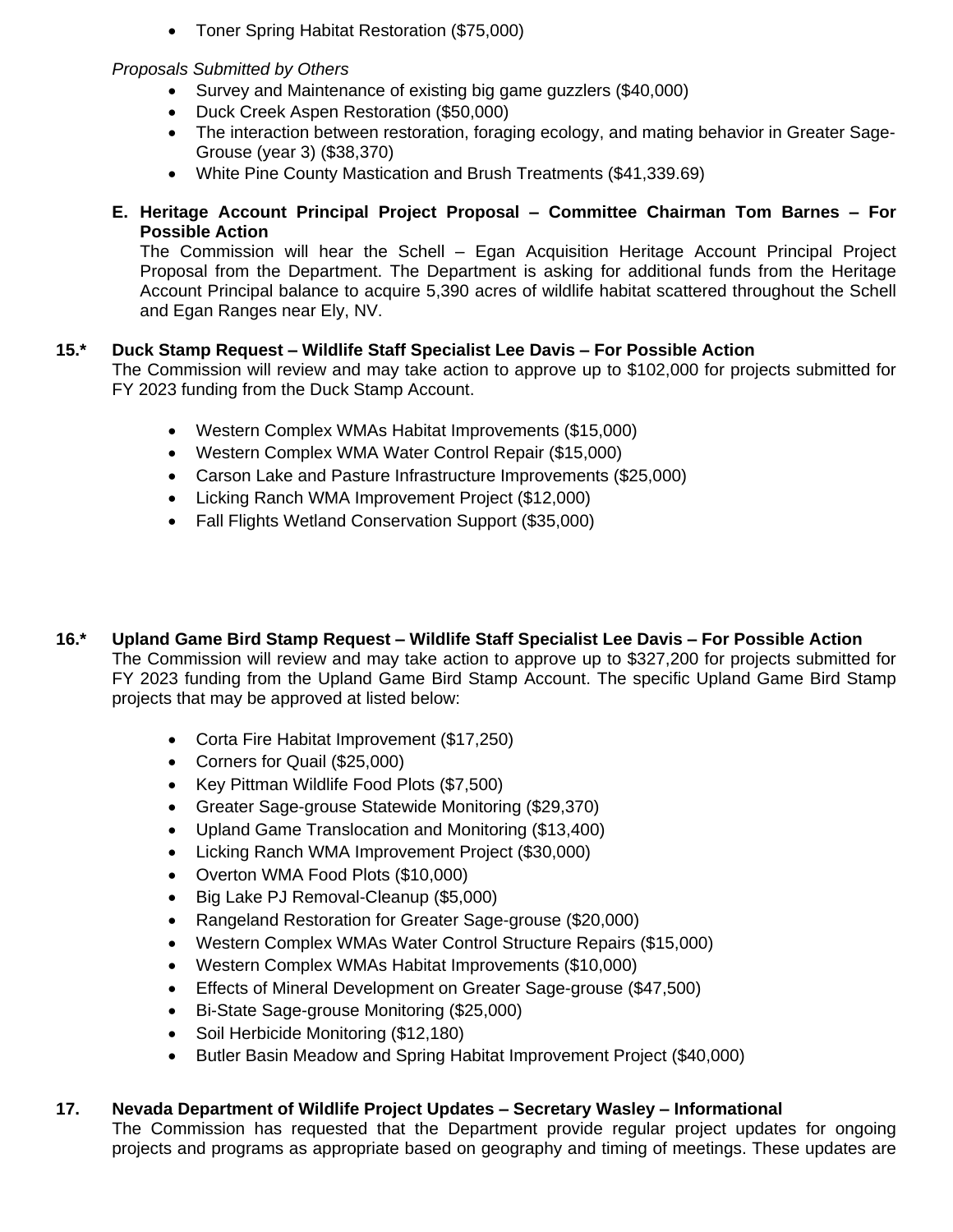intended to provide additional detail in addition to the summaries provided as part of the regular Department Activity Report and are intended to educate the Commission and public as to the Department's ongoing duties and responsibilities.

## **18. Public Comment Period**

Public comment will be limited to three minutes. No action can be taken by the Commission at this time; any item requiring Commission action may be scheduled on a futured commission agenda at the close of the final agenda item.

## **Saturday, June 25, 2022 – 9:00 a.m.**

#### *If you wish to make public comment, please use this link:*

<https://us02web.zoom.us/j/81935290261?pwd=YWFsQWVRbFhzb1Q2T0V3TnlRVXVmQT09>

- **19. Call to Order, Pledge of Allegiance, Roll Call of Commission Members and County Advisory Board Members to Manage Wildlife (CABMW) – Chairwoman East**
- **20. Approval of Agenda – Chairwoman East – For Possible Action** The Commission will review the agenda and may take action to approve the agenda. The Commission may remove items from the agenda, continue items for consideration or take items out of order.
- **21. Member Items/Announcements and Correspondence – Chairwoman East – Informational**

Commissioners may present emergent items. No action may be taken by the Commission. Any item requiring Commission action may be scheduled on a future Commission agenda. The Commission will review and may discuss correspondence sent or received by the Commission since the last regular meeting and may provide copies for the exhibit file (Commissioners may provide hard copies of their correspondence for the written record). Correspondence sent or received by Secretary Wasley may also be discussed.

**22. County Advisory Boards to Manage Wildlife (CABMW) Member Items – Informational** CABMW members may present emergent items. No action may be taken by the Commission. Any item requiring Commission action will be scheduled on a future Commission agenda.

#### **23. Commission General Regulations – For Possible Action/Adoption - Public Comment Allowed**

**A.\* Commission General Regulation 501, NAC 502.385, Tag Transfer – Management Analyst Megan Manfredi – For Possible Action**

The Commission will consider adopting Nevada Administrative Code (NAC) 502.385 that would allow the transfer of a game tag to a non-profit organization and determine the status of the tag if the Department is notified of the tag holder's death. This regulation was created after the passage of Assembly Bill 89 of the 81<sup>st</sup> Legislative Session.

- **B.\* Commission General Regulation 505, NAC 502.4215, First Come First Served Prevention of Unfair Advantages – Management Analyst Megan Manfredi – For Possible Action** The Commission will consider adopting NAC 502.4215 that would allow for the suspension of a person from the First Come First Served program for attempting to create an unfair advantage to obtain a big game tag.
- **C.\* Commission General Regulation 507, LCB File No. R045-22 - Petition Process – Management Analyst Megan Manfredi – For Possible Action**

The Commission will consider adopting changes recommended by the APRP Committee to NAC 501.195. This regulation was approved by the Committee at their March meeting and heard for a workshop by the Commission in May. CGR 507 will now be considered by the Commission for possible adoption.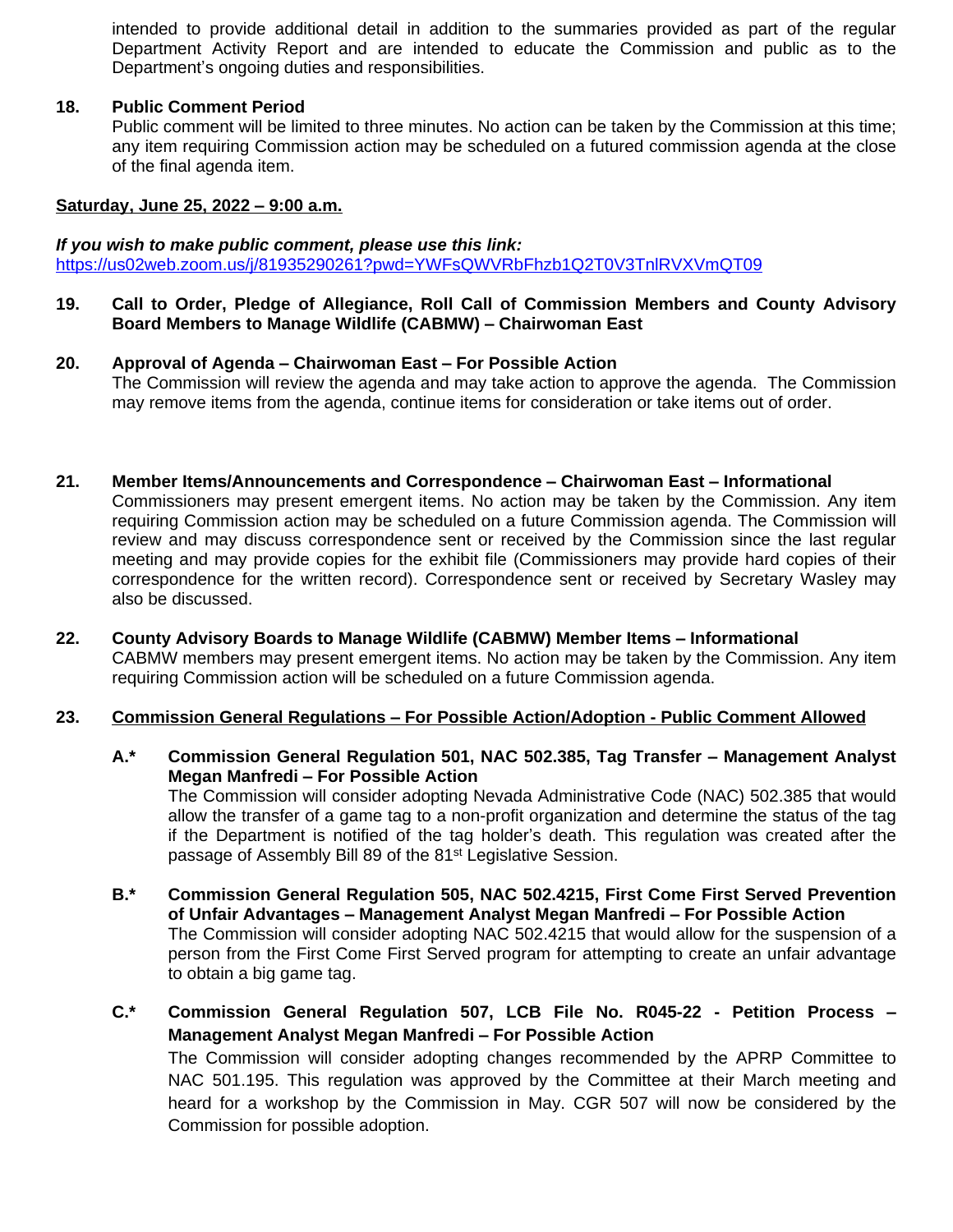# **24. Commission Regulations – For Possible Action/Adoption – Public Comment Allowed**

**A.\* Commission Regulation 22-12, 2022-2023 Upland Game and Furbearer Seasons and Bag Limits – Wildlife Staff Specialists Shawn Espinosa and Russell Woolstenhulme – For Possible Action**

The Commission will establish and may vote to amend regulations for upland game birds and mammals as well as furbearers for the 2022-2023 season. This regulation may also include modifications to the fall wild turkey seasons for 2022 and spring wild turkey seasons for 2023.

**B.\* Commission Regulation 22-05, Amendment #1, 2023 Heritage Tag Vendors – Committee Chairman Tom Barnes and Management Analyst Megan Manfredi – For Possible Action** The Commission will review the Wildlife Heritage Committee's recommendations regarding Heritage Tag Vendor Proposals for 2023 and may take action on the proposals.

## **25.\* Wayne E. Kirch 2022 Award Presentation – Chairwoman East – Informational**

Chairwoman East will present the 2022 Wayne E. Kirch award that acknowledges a deserving individual, nonprofit organization, outdoor sports club, or business who have achieved significant results toward the conservation, management, or enhancement of wildlife in the State of Nevada during the last calendar year.

## **26. Petition – Mr. David Flanders – Use of Air Rifles - For Possible Action**

Mr. Flanders has submitted a petition to allow Air Rifles to hunt. The Commission may take action to deny or accept the petition and initiate rulemaking.

**27**